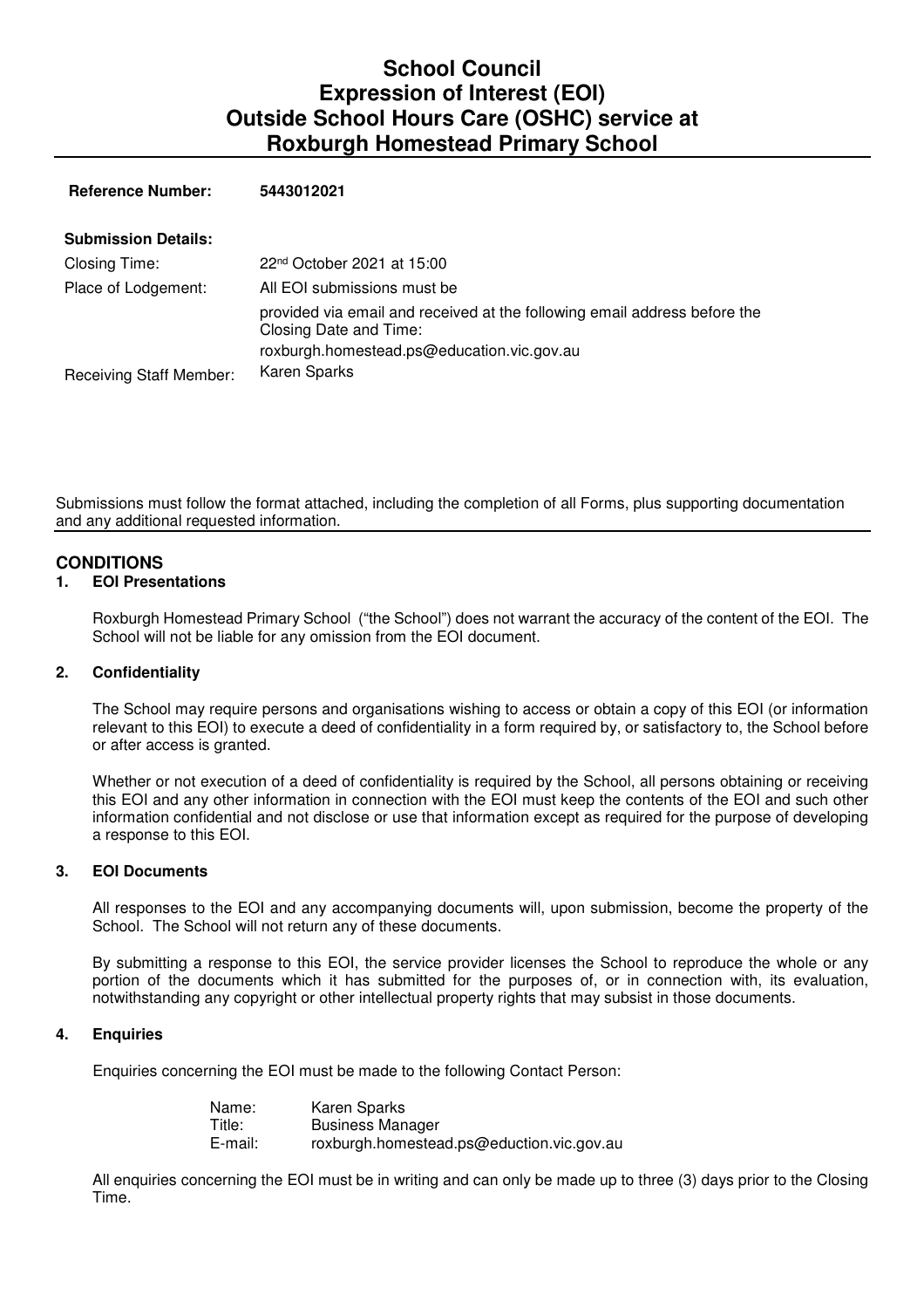The School will respond to enquiries correctly lodged in accordance with the above conditions in writing and the response from the School will be provided to all parties that have requested a copy of the EOI document.

Should a service provider contact any person other than the Contact Person nominated above (including but not limited to: any parents and School Council member or office bearer, employee, school employee, departmental officer or an employee of the current provider) in regards to this EOI, it may be disqualified from the EOI process and may be ineligible for consideration.

### **5. Late EOI**

If an EOI is lodged after the Closing Time, it may be disqualified from the EOI process and may be ineligible for consideration unless:

- The service provider can clearly document to the satisfaction of the School that an event of exceptional circumstances caused the EOI to be lodged after the Closing Time; and
- The School is satisfied that accepting a late submission would not compromise the integrity of the process.

The determination of the School as to the actual time that the service provider's response is lodged is final. All EOIs lodged after the Closing Time will be recorded by the School. The School will inform service providers whose EOI was lodged after the Closing Time of their ineligibility for consideration.

### **6. Incomplete EOIs**

If an EOI does not include all the information in the format required by the EOI or is incomplete in any way as determined by the School in its sole discretion, it may be rejected.

### **7. Validity of EOIs**

An EOI will be valid for acceptance by the School for a period of 90 business days from the Closing Time. This period may be extended by mutual agreement between the parties.

#### **8. Supplier Code of Conduct**

Bidders are required to meet or exceed the government's supplier code of conduct http://www.procurement.vic.gov.au/Suppliers/Supplier-Code-of-Conduct

### **9. Unauthorised Communication and Improper Assistance**

Service providers are required to direct all communications through the Contact Person, unless advised otherwise by the Contact Person or the School. Unauthorised communication and/or seeking to obtain assistance of employees, agents or contractors of the School in preparation of their proposal may, in the absolute discretion of the School, lead to disqualification of an EOI submission.

#### **10. Reservation**

The School reserves the right to, in its absolute discretion, refuse to consider or accept any EOI or all EOIs. The School will not necessarily accept the lowest priced EOI nor any other EOI. The School further reserves the right to:

- a) Reject all EOIs without giving reason for the rejection; and
- b) Accept a portion or the whole of any EOI at the price or prices quoted unless the EOI states specifically to the contrary.
- c) Negotiate with one or more service providers and allow any service provider to vary its EOI.

### **11. Preferred service provider**

Selection as a preferred service provider does not give rise to a contract (express or implied) between the preferred supplier and the School Council for the supply of Services. No legal relationship will exist between the School and the preferred supplier until such time as a binding agreement is executed by both parties.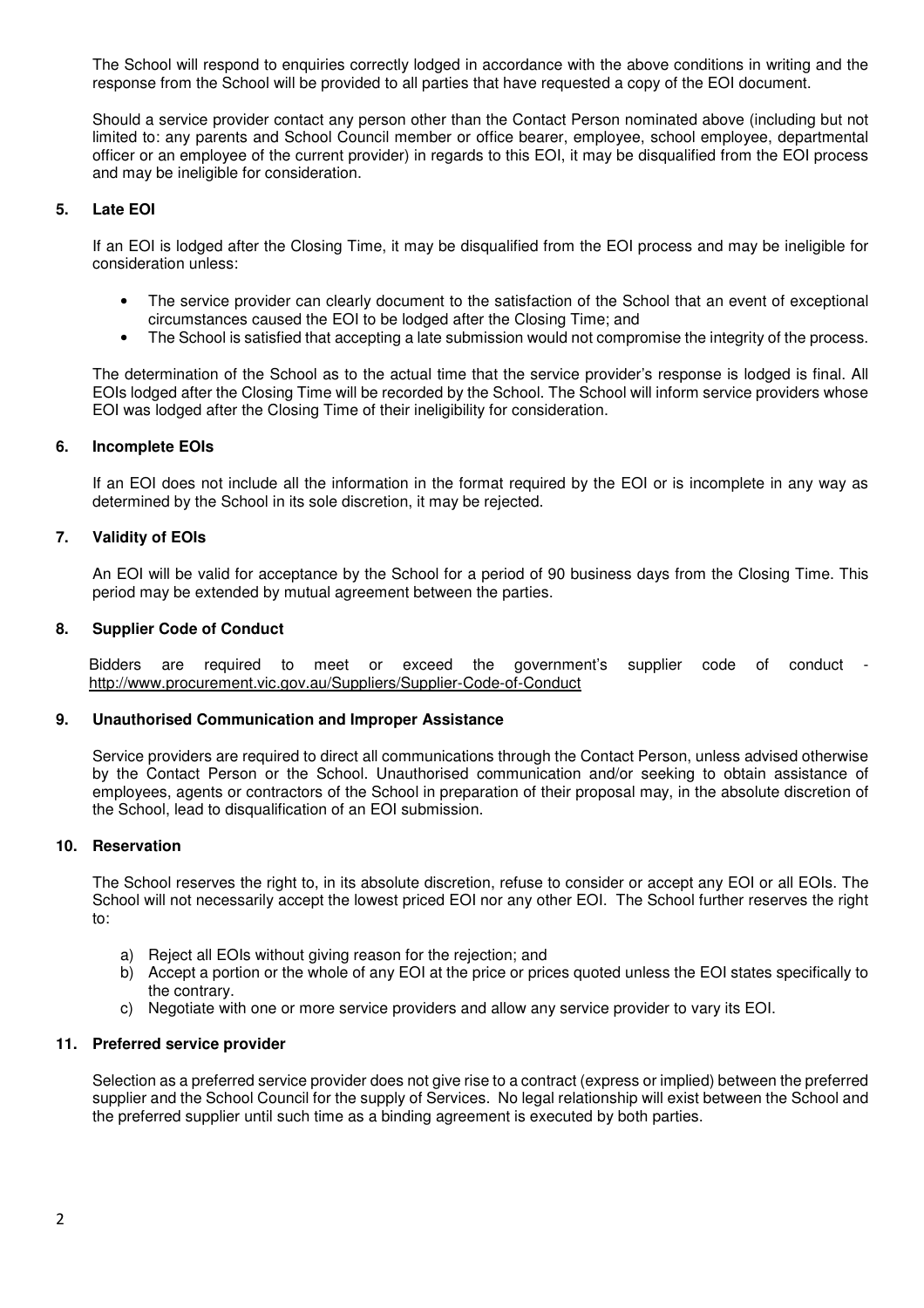### **12. Conflict of Interest**

When submitting its submission, the service provider must declare any actual or potential conflicts of interest which may arise between the service provider and the School or the School and any subcontractor which the service provider proposes to engage in respect of the supply of Services.

# **EOI DETAILS**

Roxburgh Homestead Primary School is in the North Region which services a large residential area. The school has a current enrolment of 540 students in years Foundation to 6.

Physical features of the school include 28 classrooms, 21<sup>st</sup> century learning lab, kitchen gaden centre and a full size gynamsium. There are one shared oval and three student playgrounds.

The student population, assumed to be represented by a wide range of socio-economic backgrounds, is likely to be characterised by a reasonable percentage of families with both parents working.

The Outside School Hours Care (OSHC) Service is required to cater for the following approximate number of children of school age during both Victorian term periods and vacation periods.

|           | Before School numbers:                             | 20 |
|-----------|----------------------------------------------------|----|
| $\bullet$ | After School numbers:                              | 20 |
| $\bullet$ | Student Free Day numbers:                          | 20 |
| $\bullet$ | Vacation Care numbers:                             | 25 |
|           | Early school finishes/ End of term early finishes: | 20 |

Site visit: The Principal of Roxburgh Homestead Primary School School offers prospective providers an opportunity to view the school OSHC facilities on [insert dates and times]. Service providers are required to advise the Contact Person of their intention to attend by close of business [insert date]. No more than two (2) attendees from the same service provider may attend the same site visit. All attendees must sign the attendance record which will be provided at each site visit.

A current OSHC Service exists at the school.

Facilities available for use by the successful service provider to deliver the services required include entire school gynasmiumn complex, including wall space available for displays and any storage and areas around the school grounds including, covered areas and outdoor learning areas, outdoor basketball courts. There are one shared oval and three playgrounds.

The School wishes to advise that currently the following practices occur that may impact on the numbers attending the service: community facilities hire groups currently operating after school in the school gynamsium.

Further information regarding OSHC in schools can be found at:

www.education.vic.gov.au/school/teachers/management/Pages/oshc.aspx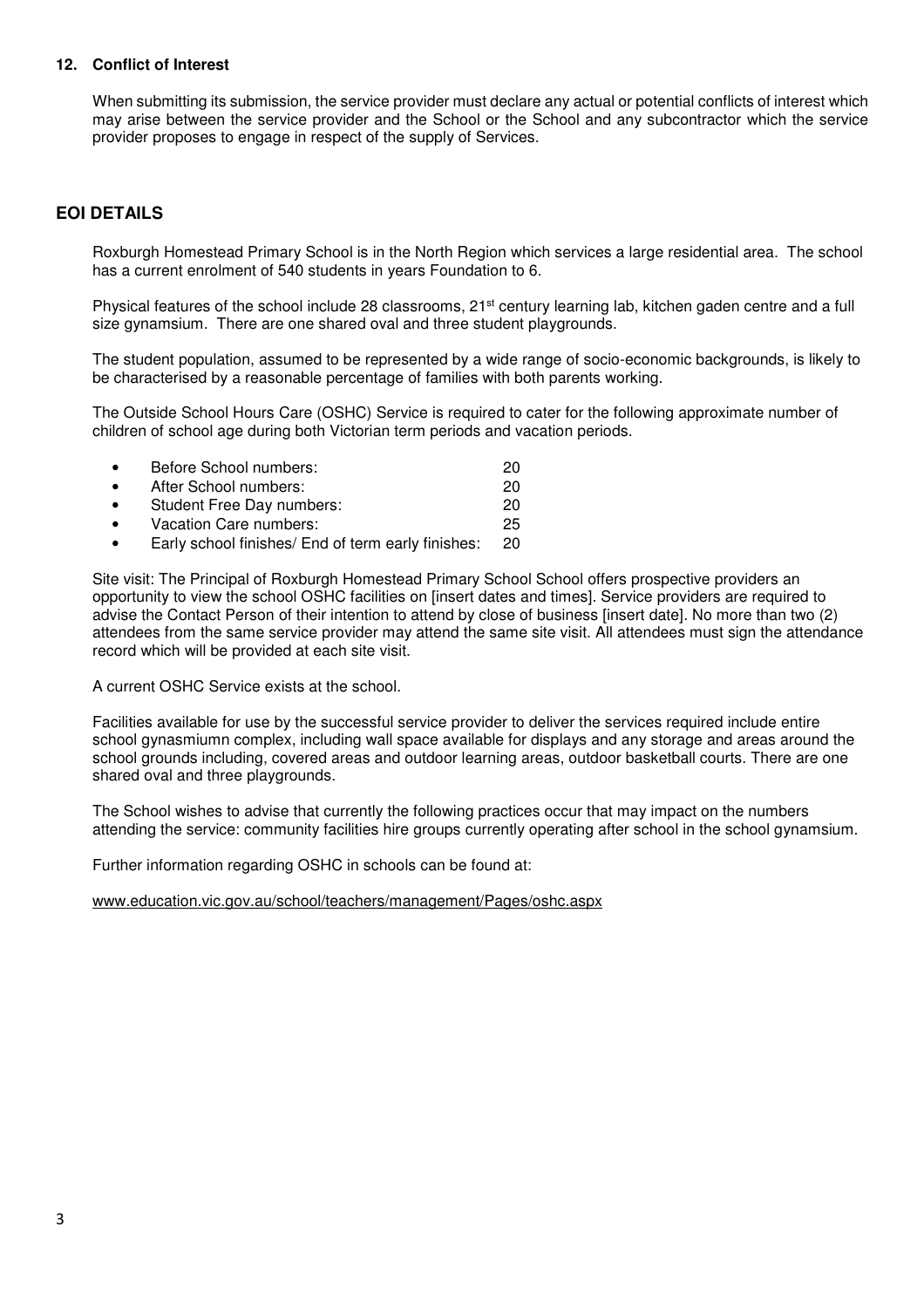# **1. Scope**

# Length of Service:

To provide Outside School Hours Care to the School community for two year contract with an option for a one extension.

Required Operating Hours:

- Before school care  $06:30 08:45$
- After school care 15:20 18:30
- Student free day 06:30 18:30
- Vacation care 06:30 18:30
- Early school finishes/ End of term Early finishes As per school requirement 18:30

The provider will be allowed access to the 30 minutes before 30 minutes after the required operating hours to provide opportunity to set up and pack up the area for OSHC use.

### School Council statement:

The School Council wants the OSHC to provide an education and care service to the school community.

The School Council believe that OSHC should be a place for growth, nurture and building long-term life skills.

The School Council believe that all employees that work in the OSHC service should be facilitators of positive development who provide a safe, engaging environment and intentionally support positive social, emotional, logical thinking, moral, and life skills development; that they teach social skills and nurture healthy interactions.

The School Council believe children should have the opportunity to:

- Engage in play and leisure activities.
- Learn new skills to further their development.
- Be safe and supervised at all times.
- Build relationships with educators in a community which is connected to but separate from the school community.
- Develop as happy, healthy and resilient individuals.
- Engage in indoor and outdoor play activities planned with and for the children.
- Participate in a range of developmentally appropriate options that cater for the needs and interests of all children including construction, drama, dress-ups, art and craft, cooking, quiet reading and games.
- Experiences and programs delivered by external educators and organisations coming into the service such as language, performing arts, sports etc.

The School will license the following facilities

- Outdoor ovals / basketball courts and playgrounds.
- Toilets (M/F) for both staff and students.
- Kitchen (canteen).
- Indoor hall and foyer.
- 1 indoor classroom

### Required regulatory compliance:

It is the responsibility of the selected service provider to comply with the National Law and National Regulations at all times. Any updates or changes to the facilities to meet these requirements will be the cost/ responsibility of the service provider. Particular attention should be paid to the following:

- 3.25 square metres of unencumbered indoor space per child (r.107)
- 7 square metres of unencumbered outdoor space per child (or additional unencumbered indoor space with approval of the Victorian regulatory authority) (r.108)
- outdoor spaces must provide adequate shade and allow children to explore the natural environment (r.113—4)
- the availability of areas that can be used to support children to rest if needed (r.81)
- the accessibility of toilets (r.109)
- the provision of adequate heating/cooling, ventilation and natural light (r.110)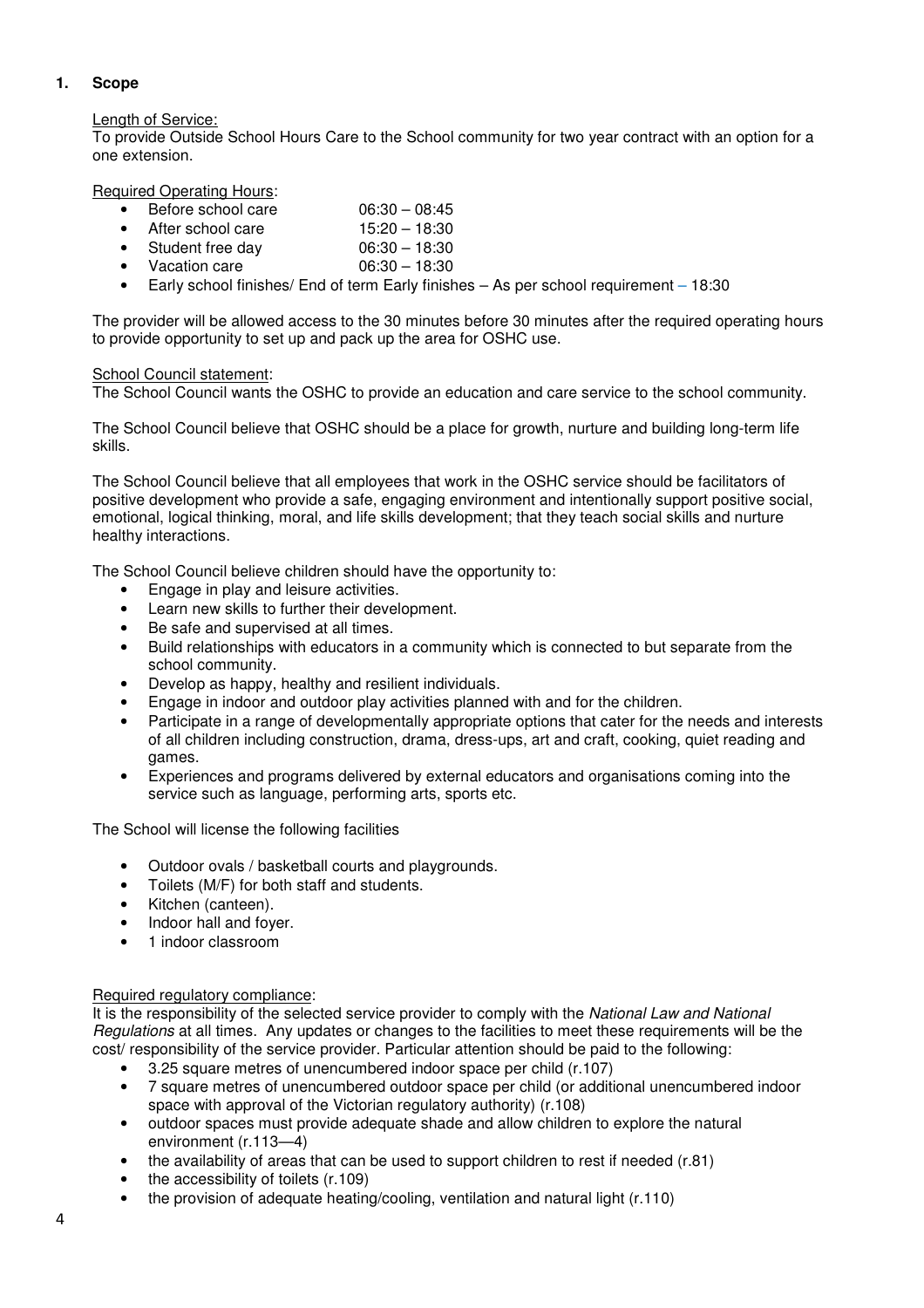- the availability of administration space and space for conducting private conversations (r.111)
- whether the area promotes visibility and facilitates effective supervision (r.115)
- the cleanliness and safety of the premises, furniture and equipment (r.103)
- prescribed information required to be displayed (r.173)

### Child Safe Standards:

As of 2016, all early childhood services (including OSHC) and schools are required to comply with Child Safe Standards; they include seven standards designed to ensure organisations that work with children take steps to create a culture of child safety and protect children from all forms of abuse. The standards are as follows:

- Strategies to embed an organisational culture of child safety
- A child safe policy or statement of commitment to child safety
- A child safety code of conduct
- Screening, supervision, training and other human resources practices that reduce the risk of child abuse
- Procedures for responding to and reporting suspected child abuse
- Strategies to identify and reduce or remove risks of child abuse
- Strategies to promote child participation and empowerment

### Capability of provider:

A person's capability to operate an education and care service is of critical importance. Updates in the national law as of 2017 have been identified to address this through specifying:

- Either the approved provider, a nominated supervisor, or a Person in day to day charge must be present when a service is operating
- Services will be able to have more than one nominated supervisor
- The approved provider will be responsible for ensuring the person they appoint as a nominated supervisor must be fit and proper and have suitable skills to supervise the service
- A nominated supervisor will need to consent in writing to appointment to the role
- Each nominated supervisor and person in day to day charge will have to undertake child protection training

The service provider must advise as part of the EOI submission how they have implemented, operate and comply with the Child Safe Standards.

#### Food and drink:

The successful service provider will be required to provide food and drink to students as a part of the OSHC Service. Canteen equipment is available for the provision of food and drinks.

Any food and drink supplied must be nutritious, in adequate quantity and take into account the child's growth and developmental needs and cultural, religious and health requirements (r.79). An accurate weekly menu must also be displayed (r.80).

#### Cleaning

The service provider will be responsible for cleaning all aspects of the main room, store room, staff toilet (located in kitchen area) kitchen and microwaves. As the kitchen is a shared space between the school and the service provider, a cleaning roster will be put in place. All cleaning consumables including but not limited to paper towel, soap, toilet paper, rubbish bags are to be supplied by the service provider.

### Maintenance / Repairs:

Any maintenance or repairs required, beyond reasonable wear and tear, must be prepared by the service provider. If these are not rectified in a timely way, the School Council may do so, and any costs will be invoiced direct to the service provider.

### Transition / Implementation Plan:

The successful service provider, if not the incumbent, is required to provide a transition plan, which includes but is not limited to an outline of the hand over process, appropriate handling of children details and data, removal of the outgoing service provider's equipment and cleaning/maintenance requirements.

### Referees:

Service providers are required to nominate three (3) customers (preferably schools) to whom they currently provide similar services. The School reserves the right to also contact known customers of the service provider to seek customer feedback. Feedback will be sought in respect of, but not limited to, the service provider's performance, charges, responsiveness and complaint resolution.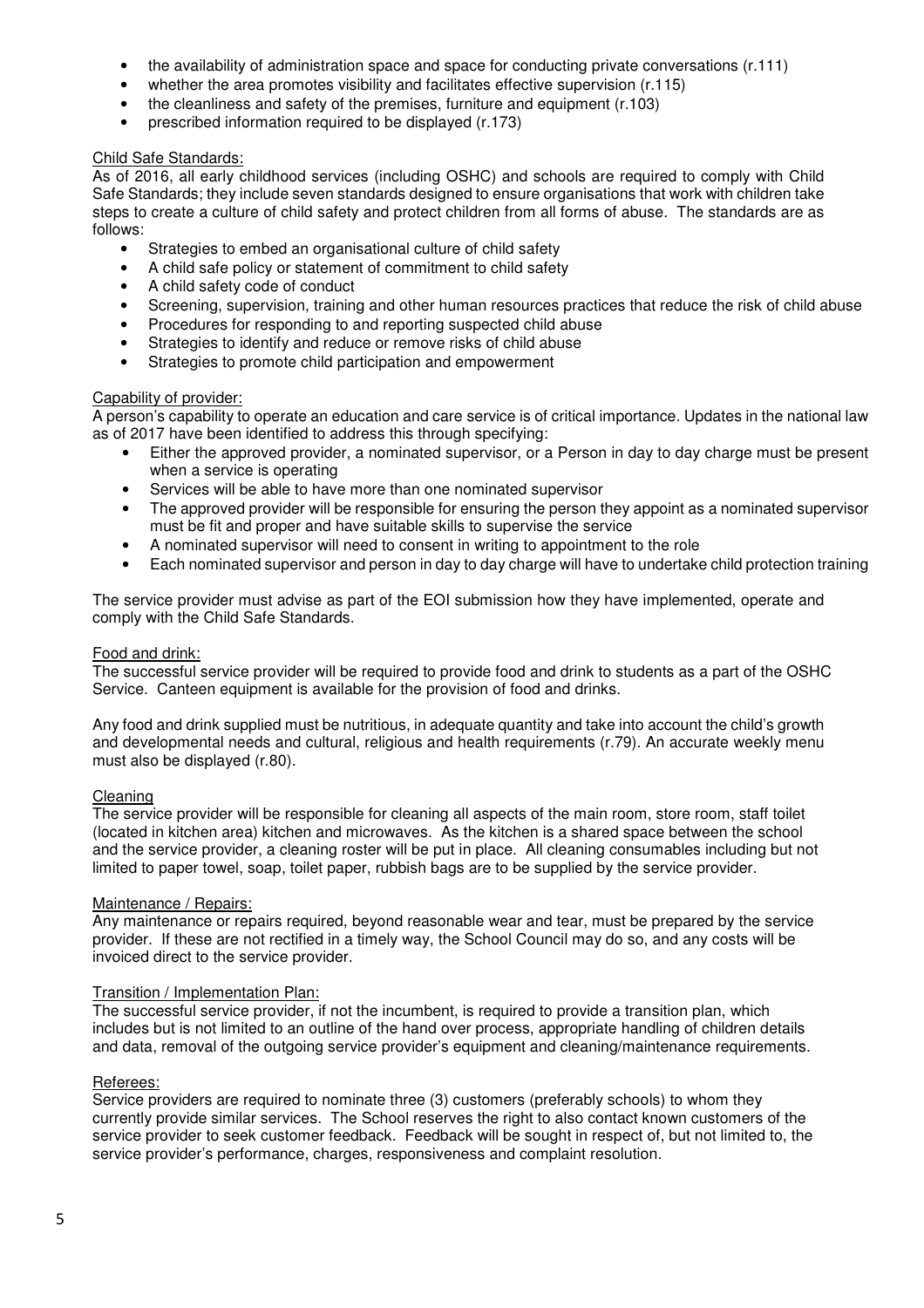# **2. Important Dates**

- School site visit date(s): 11th October 2021 22nd October 2021 (current COVID-19 restriction advice from the health department, schools are required to strictly limit school access to outside visitors. A photo
- tour of the facility would be more fitting.)
- EOI Closing date: 22nd October 2021 at 15:00
- EOI proposals shortlisted by: 29th October 2021
- Shortlisted service providers invited to present to School Council: 8th November 2021
- Decision made regarding preferred service provider: by 12th November 2021
- Preferred service provider informed of decision and beginning of contract negotiations: 15th November 2021
- Commencement of service to the School:1st January 2022

### **3. Reporting and meeting requirements**

The service provider's representative is required to meet, where requested, with a nominated representative, School Council or subcommittee once per quarter to review vacancies, complaints and waiting lists, at a minimum.

The service provider will be required to report to a nominated representative, School Council or subcommittee as follows:

Quarterly on the following items:

- National Quality Standard (NQS) assessment and rating reports provided by regulatory authority, relevant to the service
- Any breaches or non-compliance with the National Quality Framework (NQF) requirements
- Programming changes
- Staffing
- Policy changes
- **Incidents**
- All complaints received, and action taken to resolve complaints and timeframe for resolution
- Service usage and vacancies
- Waiting lists

Within 30 days of commencing, and then on an annual basis a copy of the following:

- **NQF Audits**
- Current Suitability Notices for all specified employees
- Copies of any new or renewed Insurances

An ad hoc basis, which would be required to be responded to within ten (10) business days:

- Average utilisation rate for each session of education and care provided
- Details of children enrolled in the OSHC Service including their attendance
- Copy of educator rosters
- All complaints received and any action taken to resolve these complaints and the timeframes for resolution
- Child, parent and staff feedback
- Details/results relating of any National Quality Framework audit conducted in connection with the OSHC Service

Report the following within two business days:

- Incidents, injuries or issues that have impacted in the health, safety or wellbeing of any child
- Occupational health and safety matters
- Any Formal Compliance Directive issued to the Licensee by the Regulatory Authority in connection with the OSHC Service
- Where the service provider has been charged with a criminal of regulatory matter, found guilt by court, cautioned, or otherwise pursued by either the Police, Local Authority or other regulatory body or subject to enforcement activity.

Report any instances where the service provided, in relation to the licensed premises, have been assessed and rated as Significant Improvement Required under the National Quality Framework within five business days.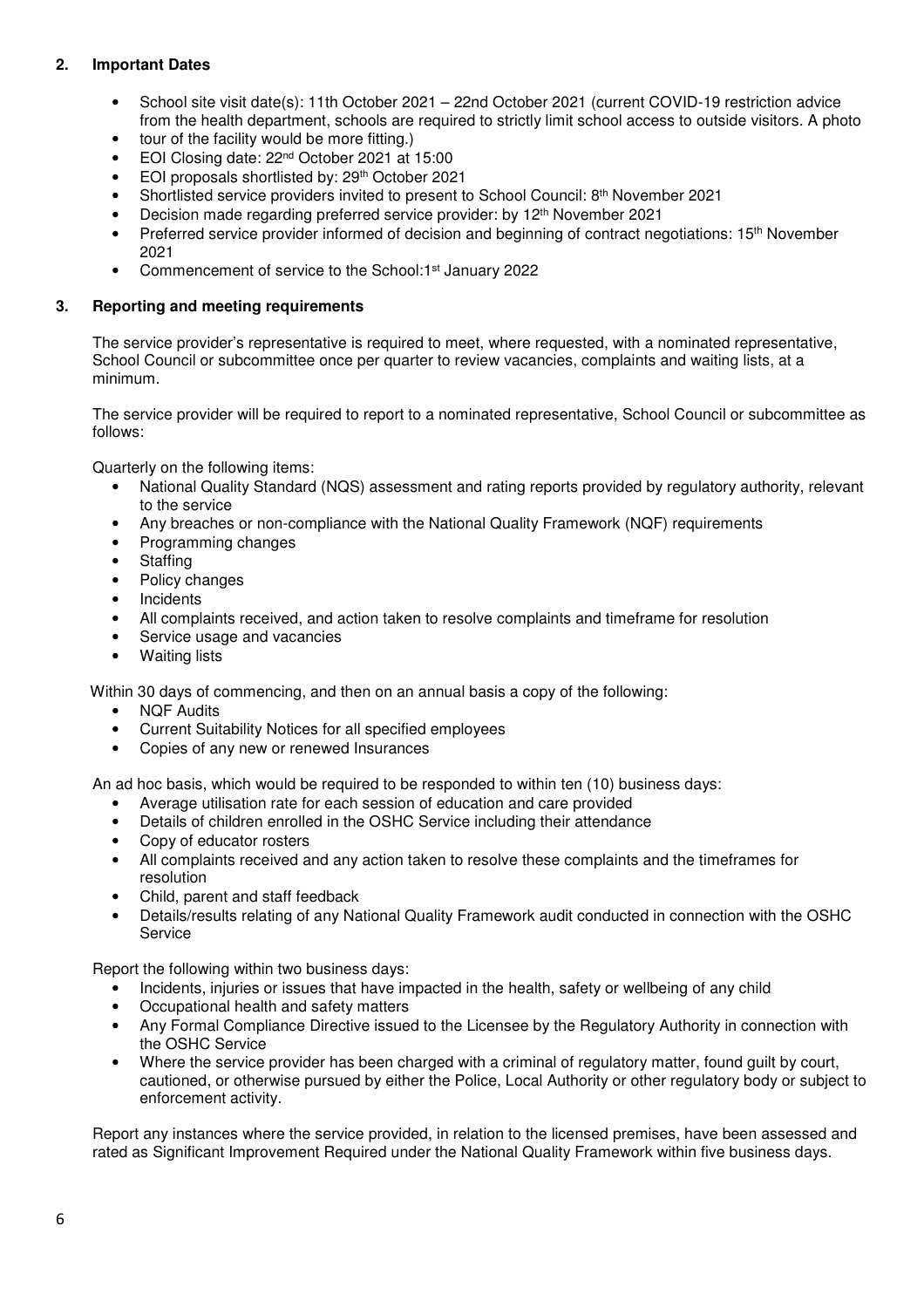A report prior to the commencement of any new specified personnel detailing name, contact details and a copy of the Working with Children Check.

Upon occurrence immediately report:

- Damage to or an accident in the licensed area
- Any notice or report received in relation to the licensed area, and provide a copy of the report

### Key Performance Indicators (KPIs)

| <b>KPI</b>              | <b>Performance Target</b>                                                                                                                                             |
|-------------------------|-----------------------------------------------------------------------------------------------------------------------------------------------------------------------|
| <b>NQF Rating</b>       | NQF ratings to remain at Meeting or Exceeding the National Quality Standard<br>(NQS) for all 7 quality areas.                                                         |
| User Satisfaction       | 85% of children users to respond either at or above expected satisfaction levels<br>based on a satisfaction survey, if requested by School Council.                   |
| <b>Customer Service</b> | 85% of adult users to respond either at or above expected satisfaction levels.<br>This would be based on a survey devised in consultation with the School<br>Council. |
| Reporting               | 100% of reports to School Council are delivered within the nominated<br>timeframes.                                                                                   |

Submissions must address the service provider's provision of quality management systems and key KPIs used to track the performance of the contract.

#### **4. Licence Fees & Amounts Payable**

If applicable, the successful service provider will be required to pay the following Licence Fee:

Annual License fee paid to the school based on average annual children per afternoon payable per annum (+GST) PLUS \$0.75 PER CHILD PER SESSION FOR BOTH BEFORE AND AFTER SCHOOL CARE

|    | 15 \$1500   | 50 \$35,000                     |  |
|----|-------------|---------------------------------|--|
| 20 | \$5,000     | 55 \$40,000                     |  |
|    | 25 \$10,000 | 60 \$45,000                     |  |
|    | 30 \$15,000 | 65 \$50,000                     |  |
|    | 35 \$20,000 | \$55,000<br>70.                 |  |
|    | 40 \$25,000 | 70+ scale will continue to rise |  |
|    | 45 \$30,000 |                                 |  |

Licence fees will be payable within 14 days of the commencement of the school term, ie. Term 1 fee to be paid in the first two weeks of Term 2.

Licence fees will be reviewed annually, prior to the anniversary of the contract.

The successful service provider will be required to pay a security deposit of NIL prior to commencement of the service.

### **5. Insurance**

Minimum insurances the service provider are required to hold include:

#### **a) Public Liability Insurance**

\$10 million per event.